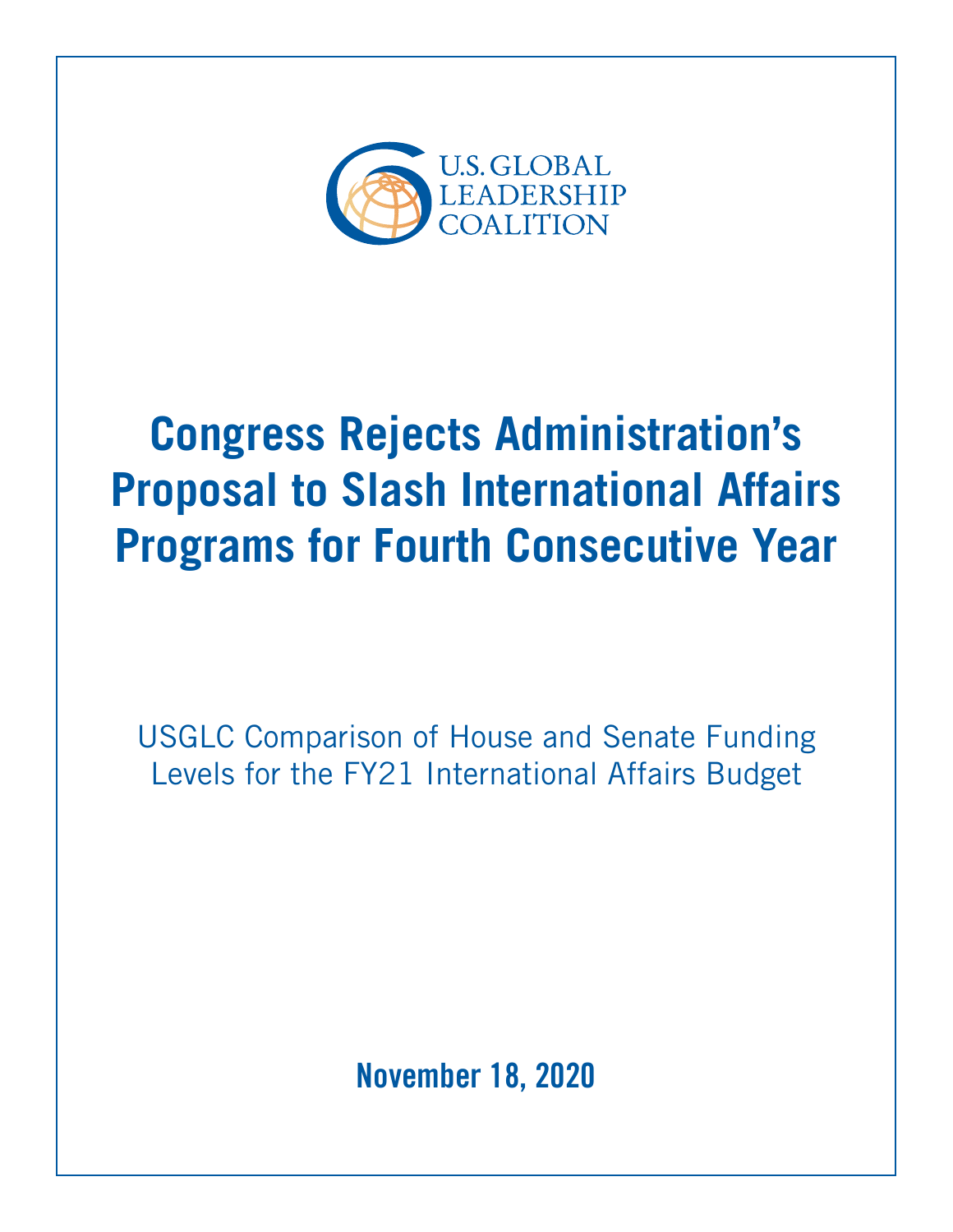## **Executive Summary**

In In February 2020, the USGLC released an [analysis](https://www.usglc.org/the-budget/analysis-of-the-administrations-fy21-international-affairs-budget-request/) of the Administration's FY21 budget request. For the fourth year in a row, it called for deep cuts to America's development and diplomacy programs despite growing global crises. Both the House and the Senate rejected the Administration's dangerous and disproportionate cuts to America's development and diplomacy programs in their respective FY21 appropriations bills. Congress has demonstrated once again strong bipartisan support for these programs on Capitol Hill.

The Administration has consistently proposed deep cuts to the International Affairs Budget and Congress has rejected those cuts each year, this year included. In fact, both the House and the Senate's topline funding levels for the FY21 International Affairs Budget increased resources for these programs. The FY21 International Affairs Budget topline funding levels provided by the House and Senate increase resources for critical development programs compared to the FY20 enacted. The Senate Appropriations Committee provided a \$470 million (.8%)



increase while the House approved a more substantial \$1.2 billion (2.2%) increase in international affairs spending. If enacted, FY21 requested funding levels would be the lowest of the last decade.

 As America's global challenges continue to grow, it is essential that our international affairs programs are fully funded. The rise of political unrest in developing nations, the growing need for humanitarian aid, and the worldwide impact of the COVID-19 pandemic all threaten the health, security, and prosperity of Americans. At the same time, funding for the State Department, USAID, and other development agencies remain below the recent high-water mark of FY17.

Bipartisan support from the House and Senate is needed for strong and effective development and diplomacy programs. The USGLC commends Members of Congress for rejecting the Administration's proposed cuts to the International Affairs Budget and urges Congress to agree to-at a minimum- the House approved funding levels for the International Affairs Budget, which moves closer to providing the needed resources to address today's global threats.

A full comparison analysis among the Administration's FY21 budget request, the House proposal, and the Senate proposal follows.

| <b>Non-Emergency</b>                                                      |                     |                    |                |                   |  |  |  |
|---------------------------------------------------------------------------|---------------------|--------------------|----------------|-------------------|--|--|--|
|                                                                           | <b>FY20 Enacted</b> | <b>FY21 Senate</b> |                |                   |  |  |  |
| <b>Base</b>                                                               | \$48.6 billion      | \$44.7 billion     | \$49.8 billion | \$49.0 billion    |  |  |  |
| <b>OCO</b>                                                                | \$8.0 billion       | \$0                | \$8.0 billion  | \$8.0 billion     |  |  |  |
| <b>Total</b>                                                              | 56.6 billion        | \$44.7 billion     | \$57.8 billion | \$57.0 billion    |  |  |  |
| <b>Emergency</b>                                                          |                     |                    |                |                   |  |  |  |
| \$0<br>\$10.0 billion<br>\$2.7 billion<br>\$4.4 billion**<br><b>Total</b> |                     |                    |                |                   |  |  |  |
| <b>Combined</b>                                                           |                     |                    |                |                   |  |  |  |
| <b>Total</b>                                                              | \$59.3 billion      | \$44.7 billion     | \$67.8 billion | \$61.5 billion*** |  |  |  |

#### **INTERNATIONAL AFFAIRS BUDGET SNAPSHOT**

\*CBO re-estimate of the Administration's request.

\*\* Includes funding requested in July 2020 as part of the proposed HEALS Act.

\*\*\* Totals may not add due to rounding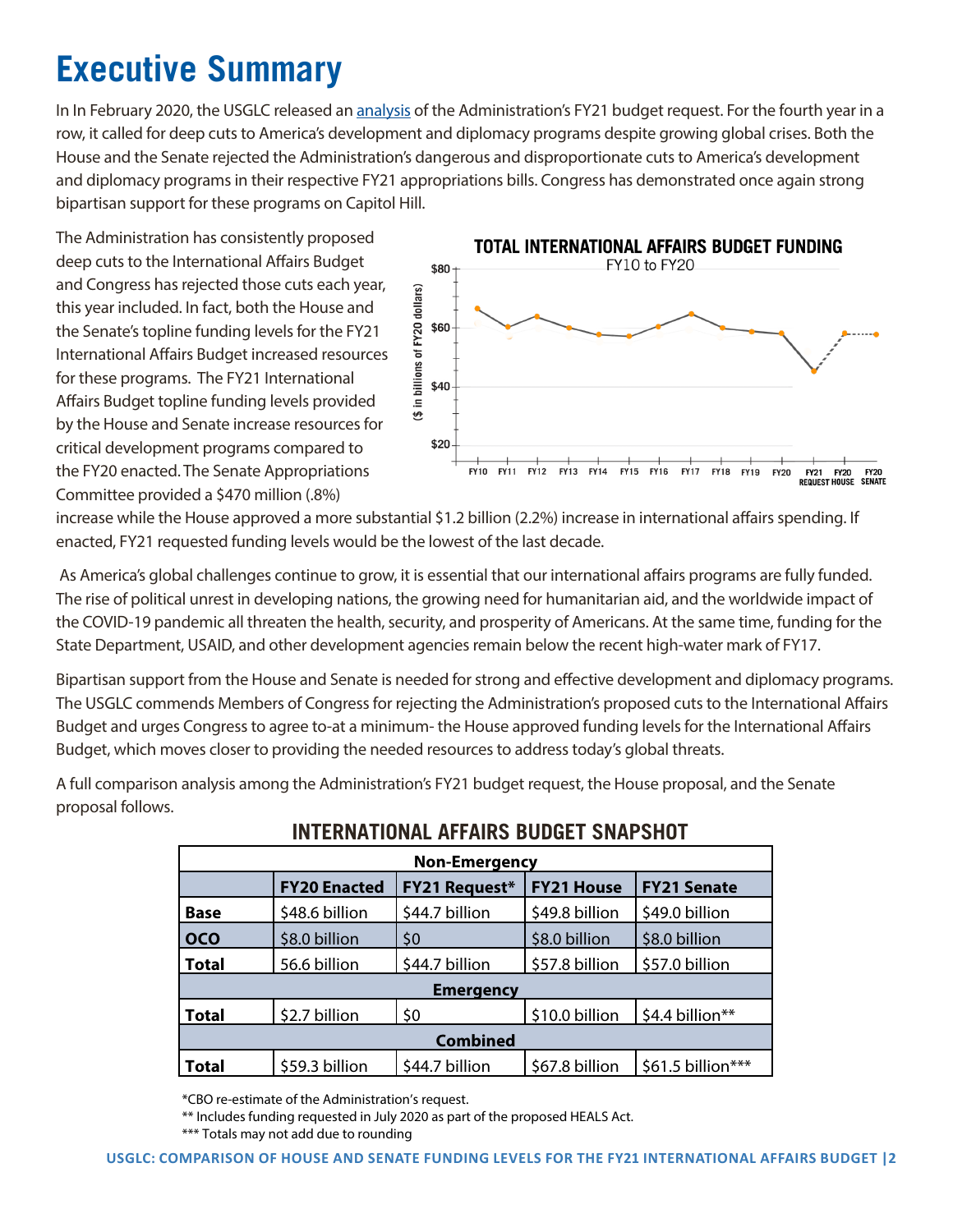## . **I. Comparison of Select Key Accounts**

Compared to the Administration's request, both the House and Senate generally provided more resources for agencies and accounts funded through the International Affairs Budget. The House and Senate prioritized many of the same areas but differed on some issues, including UN peacekeeping, international organizations, family planning, and international food aid.

| <b>Similarities</b>                                                                                                                                                                                                                                                                                                                                                                                                                                                                                                                                                                                                                                                                                                                                                                                                                                                                                                   | <b>Differences</b>                                                                                                                                                                                                                                                                                                                                                                                                                                                                                                                                                                                                                                                                                                                                                                                                                                                                                                                                                                                              |  |  |  |
|-----------------------------------------------------------------------------------------------------------------------------------------------------------------------------------------------------------------------------------------------------------------------------------------------------------------------------------------------------------------------------------------------------------------------------------------------------------------------------------------------------------------------------------------------------------------------------------------------------------------------------------------------------------------------------------------------------------------------------------------------------------------------------------------------------------------------------------------------------------------------------------------------------------------------|-----------------------------------------------------------------------------------------------------------------------------------------------------------------------------------------------------------------------------------------------------------------------------------------------------------------------------------------------------------------------------------------------------------------------------------------------------------------------------------------------------------------------------------------------------------------------------------------------------------------------------------------------------------------------------------------------------------------------------------------------------------------------------------------------------------------------------------------------------------------------------------------------------------------------------------------------------------------------------------------------------------------|--|--|--|
| <b>Humanitarian Assistance: Both chambers</b><br>continued support for humanitarian aid - the<br>Senate maintained funding, and the House<br>included a \$50 million increase for the Food for<br>Peace program.<br><b>Global Health: Both the House and Senate</b><br>increased overall funding for Global Health<br>modestly by \$65 million (1%) and \$161 million<br>(2%), respectively.<br><b>Contributions to International</b><br><b>Organizations:</b> Both chambers rejected the<br>deep cuts proposed by the Administration and<br>provided modest increases-the House \$32<br>million (2%) and the Senate \$6 million (0.4%).<br><b>Security Assistance: Both chambers held</b><br>funding essentially flat at FY20 enacted levels.<br><b>Diplomatic and Embassy Security: The</b><br>House and Senate sustained overall funding<br>for diplomatic and embassy security at roughly<br>FY20 funding levels. | <b>Development Assistance:</b> Compared to FY20<br>enacted, the House added \$400 million and the<br>Senate cut \$400 million to DA.<br><b>Development Finance Corporation: The</b><br>Senate provides \$821 billion, including \$450<br>million for equity financing, nearly fully funding<br>the request, while the House provides \$313<br>million, including \$150 million for equity.<br>Non-UN Peacekeeping: The House held<br>funding for non-UN peacekeeping operations at<br>its FY20 level, while the Senate cut funding for<br>the program by \$51 million (11%).<br><b>Democracy Fund:</b> The Senate provided a \$246<br>(90%) increase from FY20, while the House<br>included a \$50 million (18%) increase.<br><b>International Organizations and Programs:</b><br>The House maintained funding for this account,<br>which supports voluntary contributions to the<br>UN and other international organizations at<br>the FY20 level, while the Senate included a \$35<br>million (9%) reduction. |  |  |  |

#### **FY20 HOUSE AND SENATE COMPARISON**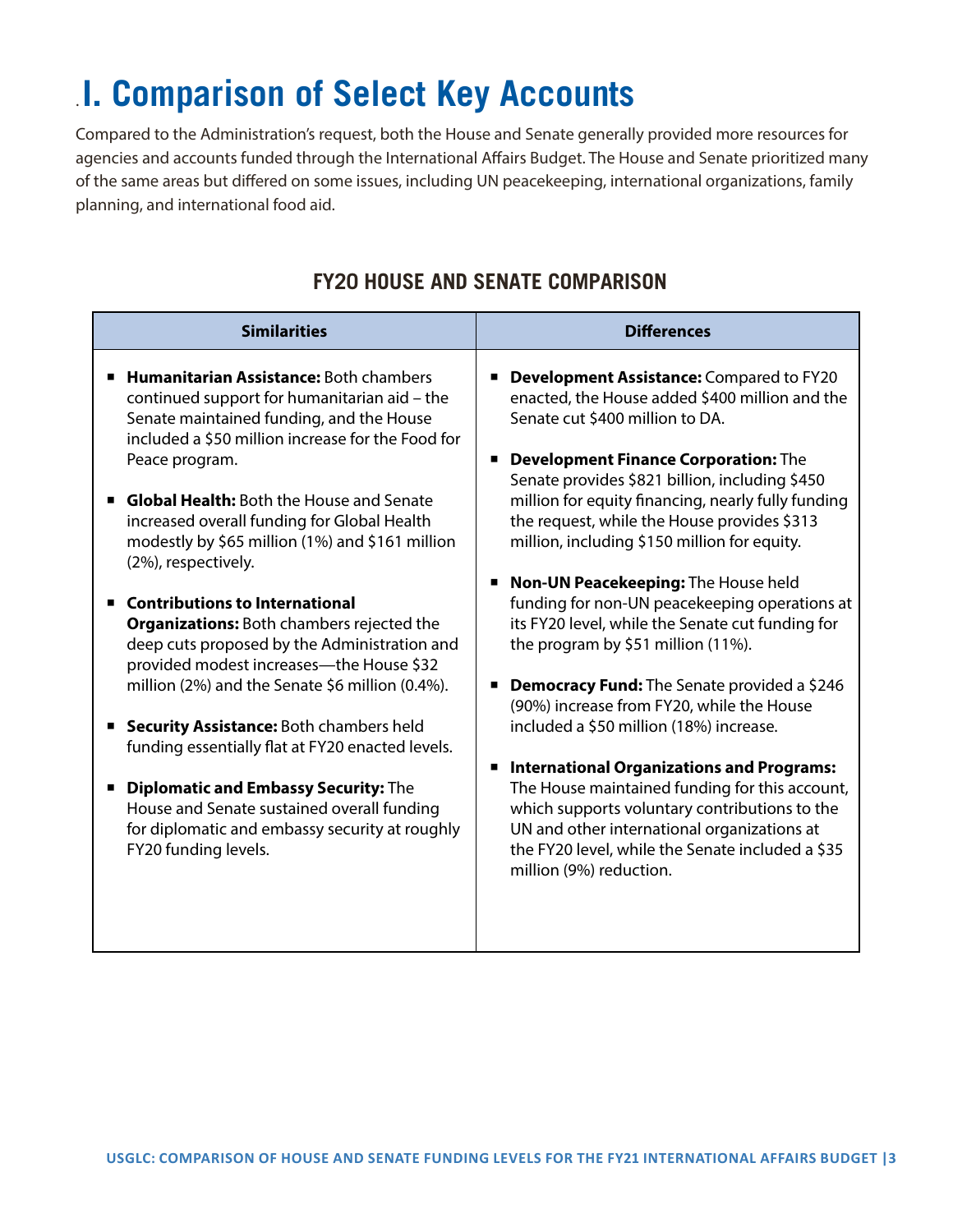## **II. Notable Program and Policy Issues**

#### **Reform and Congressional Oversight**

In addition to rejecting the Administration's proposed budget cuts, both the House and Senate included several provisions focused on personnel challenges, agency oversight, and future pandemic preparedness.

- Personnel: Both the House and Senate bills expressed concern with continuing vacancies and staffing shortfalls at the State Department and USAID. The House included language calling for a return to FY16 staffing levels. The Senate noted its support for the increased staffing level targets established by the agencies' operating and workforce plans.
- **Workforce Diversity:** The House called explicitly for increasing "diversity in hiring, retention, and promotion" at both the State Department and USAID, while the Senate more broadly recommended expanding workforce diversity initiatives.
- **Example 3 Foreign Assistance Review:** Both bills would prohibit the Administration from reprogramming foreign assistance or making organizational changes without Congress's prior consultation. The Senate bill included language specifying that any changes resulting from a global health review or initiative, such as the President's Response to Outbreaks, will similarly require Congressional consultation.
- **E** Global Health Strategy: The House directed the Secretary of State and USAID Administrator to conduct a "review of the international response to the COVID-19 pandemic" to incorporate best practices for future pandemic preparedness and response. The Senate similarly directed the Secretary of State and USAID Administrator to develop an interagency strategy on zoonotic infectious disease outbreaks.

#### **Global Health**

Both the House and Senate decisively rejected the Administration's proposal to dramatically cut funding for global health programs. The House provided \$9.16 billion, and the Senate provided \$9.25 billion for these programs – which resulted in increases of \$65 million (1%) and \$161 million (2%) over the FY20 enacted level, respectively.

The House and Senate both held FY21 funding for bilateral HIV/AIDS programs and the U.S. contribution to the Global Fund to Fight AIDS, Tuberculosis, and Malaria flat at their FY20 enacted levels. Likewise, both chambers maintained funding for Gavi, the Vaccine Alliance, at the FY20 enacted level of \$290 million.

The House and Senate bills differ in two primary areas.

- The Senate provided \$275 million for Global Health Security in FY21, \$150 million more than the House, and \$175 million (175%) above the FY20 enacted level.
- The Senate provided \$461 million for international family planning, a \$147 million (24%) cut from the FY20 enacted level, while maintaining the Mexico City Policy. By contrast, the House bill provided a total of \$806 million for family planning—a \$198 million (33%) increase over the FY20 enacted level—including \$56 million for the UN Population Fund (UNFPA) and \$165 million in Economic Support Fund (ESF) resources.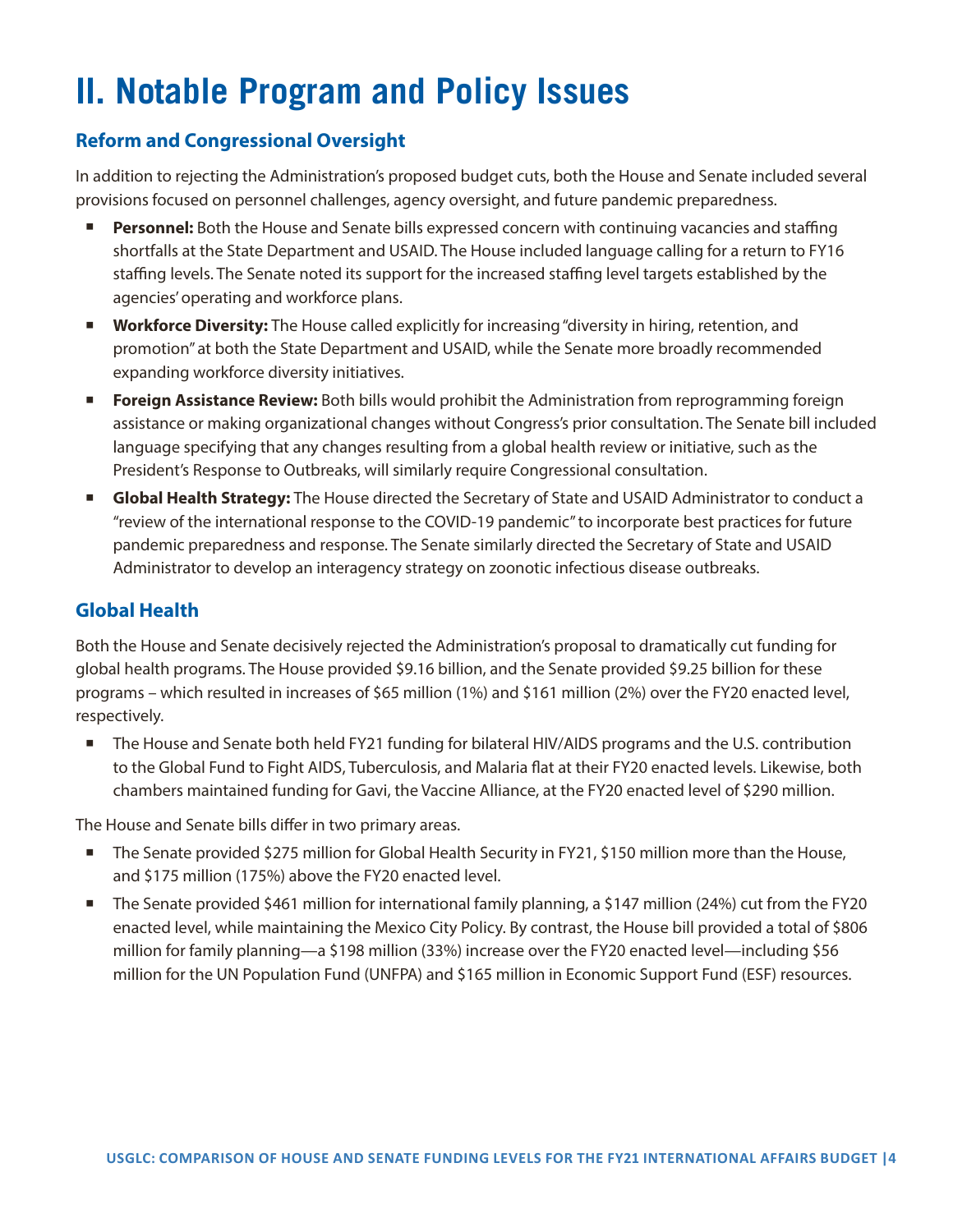|                                         | <b>FY19 Enacted</b> | <b>FY20 Enacted</b> | <b>FY21 Request</b> | <b>FY21 House</b> | <b>FY21 Senate</b> |
|-----------------------------------------|---------------------|---------------------|---------------------|-------------------|--------------------|
| <b>Bilateral PEPFAR</b>                 | \$4.37 billion      | \$4.37 billion      | \$3.18 billion      | \$4.37 billion    | \$4.37 billion     |
| <b>Global Fund</b>                      | \$1.35 billion      | \$1.56 billion      | \$658 million       | \$1.56 billion    | \$1.56 billion     |
| <b>USAID HIV/AIDS</b>                   | \$330 million       | \$330 million       | \$0                 | \$330 million     | \$330 million      |
| Malaria                                 | \$755 million       | \$770 million       | \$709 million       | \$755 million     | \$785 million      |
| <b>Tuberculosis</b>                     | \$302 million       | \$310 million       | \$275 million       | \$310 million     | \$325 million      |
| <b>Maternal/Child</b><br>Health         | \$835 million       | \$851 million       | \$660 million       | \$850 million     | \$865 million      |
| <b>Vulnerable Children</b>              | \$24 million        | \$25 million        | \$0                 | \$24 million      | \$30 million       |
| <b>Nutrition</b>                        | \$145 million       | \$150 million       | \$90 million        | \$145 million     | \$150 million      |
| <b>Family Planning</b>                  | \$608 million       | \$608 million       | \$237 million       | \$806 million     | \$461 million      |
| <b>NTDs</b>                             | \$103 million       | \$103 million       | \$75 million        | \$103 million     | \$103 million      |
| <b>Global Health</b><br><b>Security</b> | \$100 million       | \$100 million       | \$115 million       | \$125 million     | \$275 million      |
| Total                                   | \$8.84 billion      | \$9.09 billion      | \$6.0 billion       | \$9.16 billion    | \$9.25 billion     |

### **GLOBAL HEALTH FUNDING**

*\*State Department and USAID Global Health accounts only, except for family planning.*

#### **Development and Economic Assistance**

For the fourth straight year, both the House and Senate rejected the Administration's proposed deep cuts and consolidation of several significant accounts into a new Economic Support and Development Fund (ESDF). In both bills, overall funding for these programs remained relatively flat at the FY20 enacted level. However, within these totals, there are some significant shifts and differences.

- Both bills increased funding for the Democracy Fund over FY20 levels by \$50 million (18%) in the House bill and \$246 million (90%) in the Senate bill. Funding for the Economic Support Fund (ESF) also increased by \$299 million (10%) in the House bill and \$203 million (7%) in the Senate bill.
- Funding for Development Assistance increased by \$400 million (12%) in the House, while the Senate cut funding by the same amount.
- Funding for the Peace Corps remained flat in the House bill, while the Senate slashed its provision by \$51 million (12%) from the Administration's request, arguing that the agency has carryover balances of some \$80 million. The House maintained flat funding for both the Assistance to Europe, Eurasia, and Central Asia (AEECA) account and the Millennium Challenge Corporation (MCC) while the Senate cut the former by \$49 million (6%) and increased funding for the MCC by \$7 million (1%).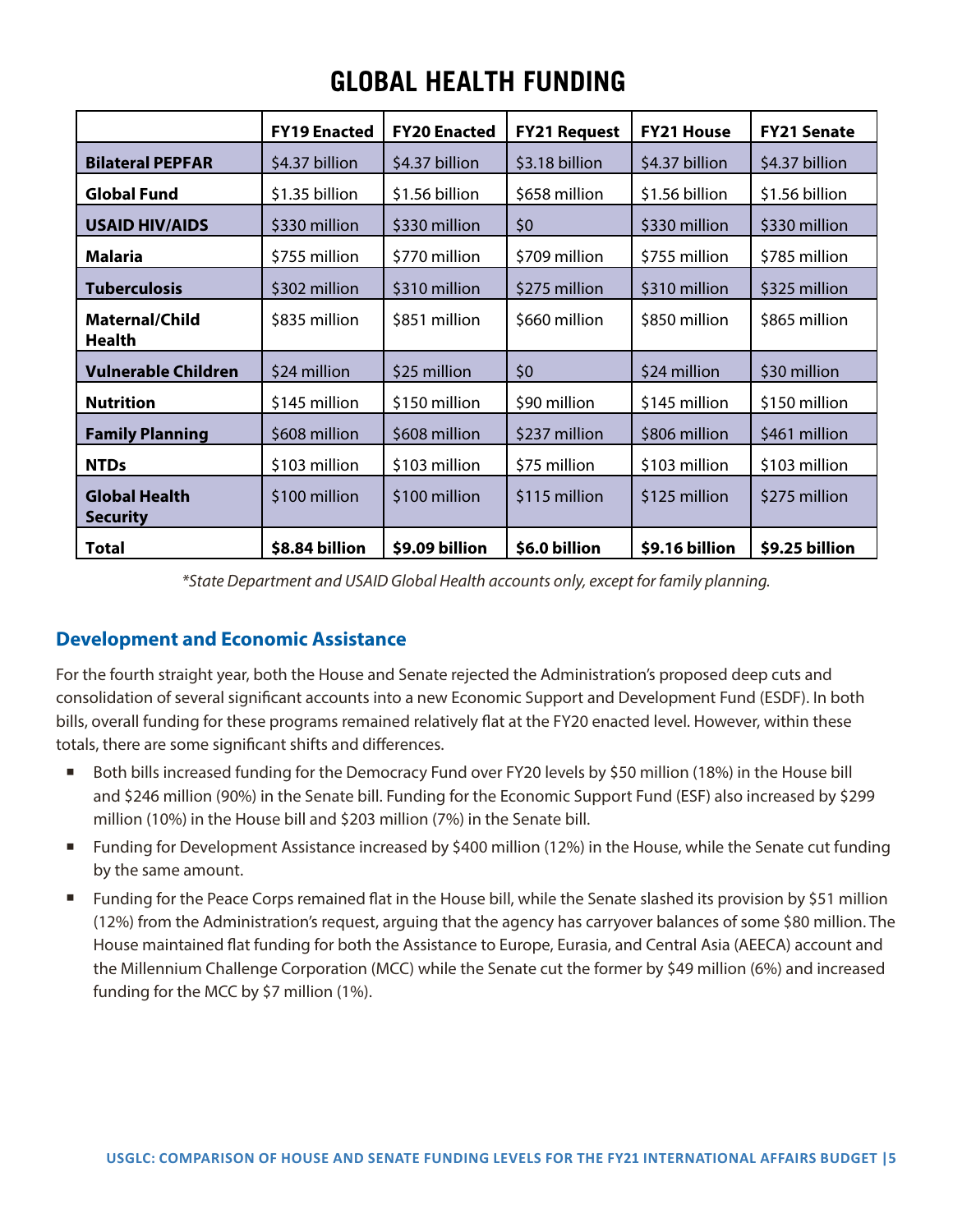|                                                                  | <b>FY19 Enacted</b> | <b>FY20 Enacted</b> | <b>FY21 Request</b> | <b>FY21 House</b> | <b>FY21 Senate</b> |
|------------------------------------------------------------------|---------------------|---------------------|---------------------|-------------------|--------------------|
| <b>Economic Support and</b><br><b>Development Fund</b><br>(ESDF) | \$0                 | \$0                 | \$5.93 billion      | \$0               | \$0                |
| <b>Development Assis-</b><br>tance (DA)                          | \$3 billion         | \$3.4 billion       | \$0 billion         | \$3.8 billion     | \$3.0 billion      |
| <b>Economic Support Fund</b><br>(ESF)                            | \$3.72 billion      | \$3.05 billion      | \$0 billion         | \$3.44 billion    | \$3.25 billion     |
| <b>AEECA</b>                                                     | \$760 million       | \$770 million       | \$0 billion         | \$770 million     | \$722 million      |
| <b>Democracy Fund</b>                                            | \$227 million       | \$274 million       | \$0 billion         | \$324 million     | \$519 million      |
| MCC                                                              | \$905 million       | \$905 million       | \$800 million       | \$905 million     | \$912 million      |
| <b>Peace Corps</b>                                               | \$411 million       | \$411 million       | \$401 million       | \$411 million     | \$360 million      |

### **DEVELOPMENT & ECONOMIC ASSISTANCE**

#### **Humanitarian Assistance**

At a time of unprecedented humanitarian crises, both the House and Senate rejected the Administration's latest proposal to slash humanitarian assistance by \$1.56 billion (20%), as well as its proposal to consolidate most of this funding into a new USAID-administered International Humanitarian Assistance account. Instead, the House and Senate maintained FY21 funding for each of the three major humanitarian assistance accounts at their FY20 enacted levels.

|                                                  | FY19 Enacted   FY20 Enacted |                | <b>FY21 Request   FY21 House</b> |                | <b>FY21 Senate</b> |
|--------------------------------------------------|-----------------------------|----------------|----------------------------------|----------------|--------------------|
| <b>Int'l Humanitarian Assist   \$0</b><br>(IIHA) |                             | \$0            | \$5.97 billion                   | \$0            | \$0                |
| Disaster Assistance (IDA)   \$4.39 billion       |                             | \$4.4 billion  | \$0/                             | \$4.4 billion  | \$4.4 billion      |
| <b>Refugees (MRA)</b>                            | \$3.43 billion              | \$3.43 billion | \$299 million                    | \$3.43 billion | \$3.43 billion     |
| <b>Emergency Refugees</b><br>(ERMA)              | \$1 million                 | \$100,000      | \$0                              | \$100,000      | \$100,000          |
| Total                                            | \$7.82 billion              | \$7.83 billion | \$6.27 billion                   | \$7.83 billion | \$7.83 billion     |

### **HUMANITARIAN ASSISTANCE**

#### **Peacekeeping**

The House and Senate modestly reduced UN peacekeeping funding, but by far less than the \$447 million (29%) cut proposed by the Administration. The House reduced such funding by \$70 million (5%) and the Senate by \$85 million (6%). The House bill lifted the statutory cap of 25% on U.S. contributions to UN peacekeeping, while the Senate remained consistent with the Administration's request and maintained the cap. Both chambers express concern about the arrears owed by the U.S., which exceeded an estimated \$900 million at the start of 2020.

Concerning **non-UN peacekeeping**, funding in the House bill remained flat at the FY20 enacted level, while the Senate cut this account by \$51 million (11%). By contrast, the Administration's request included a \$167 million (37%) cut to non-UN peacekeeping.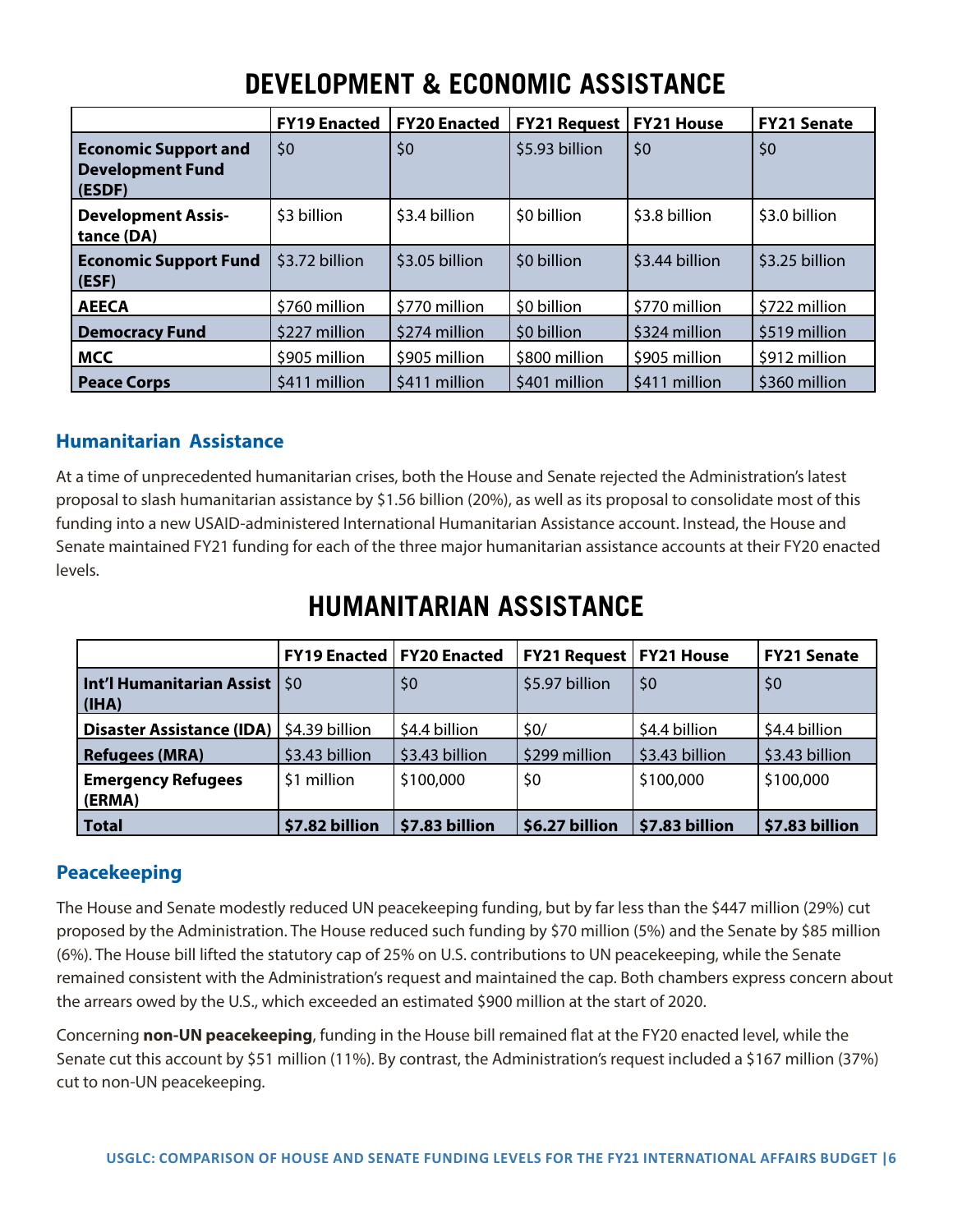### **PEACKEEPING**

|                             | FY19 Enacted   FY20 Enacted |                | FY21 Re-<br>auest | l FY21 House   | <b>FY21 Senate</b>           |
|-----------------------------|-----------------------------|----------------|-------------------|----------------|------------------------------|
| <b>UN Operations (CIPA)</b> | \$1.55 billion              | \$1.53 billion | \$1.08 billion    | \$1.46 billion | $\frac{1}{2}$ \$1.44 billion |
| <b>Non-UN Ops (PKO)</b>     | \$489 million               | \$457 million  | \$290 million     | \$457 million  | \$407 million                |
| <b>Total</b>                | \$2.04 billion              | \$1.98 billion | \$1.37 billion    | \$1.91 billion | $\frac{1}{2}$ \$1.85 billion |

#### **International Security Assistance**

Rejecting the Administration's proposed \$1.3 billion (14%) cut to international security assistance, the House maintained essentially flat funding for these programs in FY21—including Foreign Military Financing (FMF), International Narcotics Control, and Law Enforcement (INCLE), Nonproliferation, Anti-terrorism, Demining and Related (NADR) Programs, and International Military Education and Training (IMET). The Senate also maintained most of its funding for international security programs at close to FY20 levels, while including modest (1%) cuts to INCLE and NADR.

#### **Multilateral Assistance and International Organizations**

The House and Senate rejected the Administration's proposal to eliminate funding for the International Organizations and Programs (IO&P) account and cut deeply funding for U.S. contributions to International Financial Institutions (IFIs). The House held funding for the IO&P account, the source of U.S. voluntary contributions to UN-affiliated and other international entities, at its FY20 level while the Senate included a \$35 million (9%) cut to the program.

Modest reductions in funding for U.S. contributions IFIs were included by both chambers: \$41 million (2%) by the House and \$36 million (2%) by the Senate. However, both chambers slightly increased funding for Contributions to International Organizations (CIO). The House boosted CIO funding by \$32 million (2%), and the Senate by \$6 million (0.4%). The Administration had proposed reducing funding for IFIs by \$211 million (12%) and CIO funding by \$508 million (34%).

#### **Development Finance Corporation**

The House and Senate provided different funding levels for the International Development Finance Corporation (DFC). The Senate funded all but \$15 million of the Administration's \$836 million request for the DFC, including \$119 million for administrative expenses and \$450 million for equity financing. In contrast, the House provided a total of \$313 million for the DFC, focusing on continuing to set up the new institution with \$131 million in administrative expenses, but providing only \$150 million for equity financing. Of note, both the House and Senate continued to follow the Administration's proposal to treat equity investments on a dollar-for-dollar basis, similar to grants, which could limit the DFC's ability to catalyze more significant amounts of private investment. In the case of the House bill, offsetting collections resulting from the DFC's activities are projected to adequately cover its administrative and program costs, netting \$65 million, while the Senate bill offsetting collections are projected to reduce its net costs to \$443 million in FY21.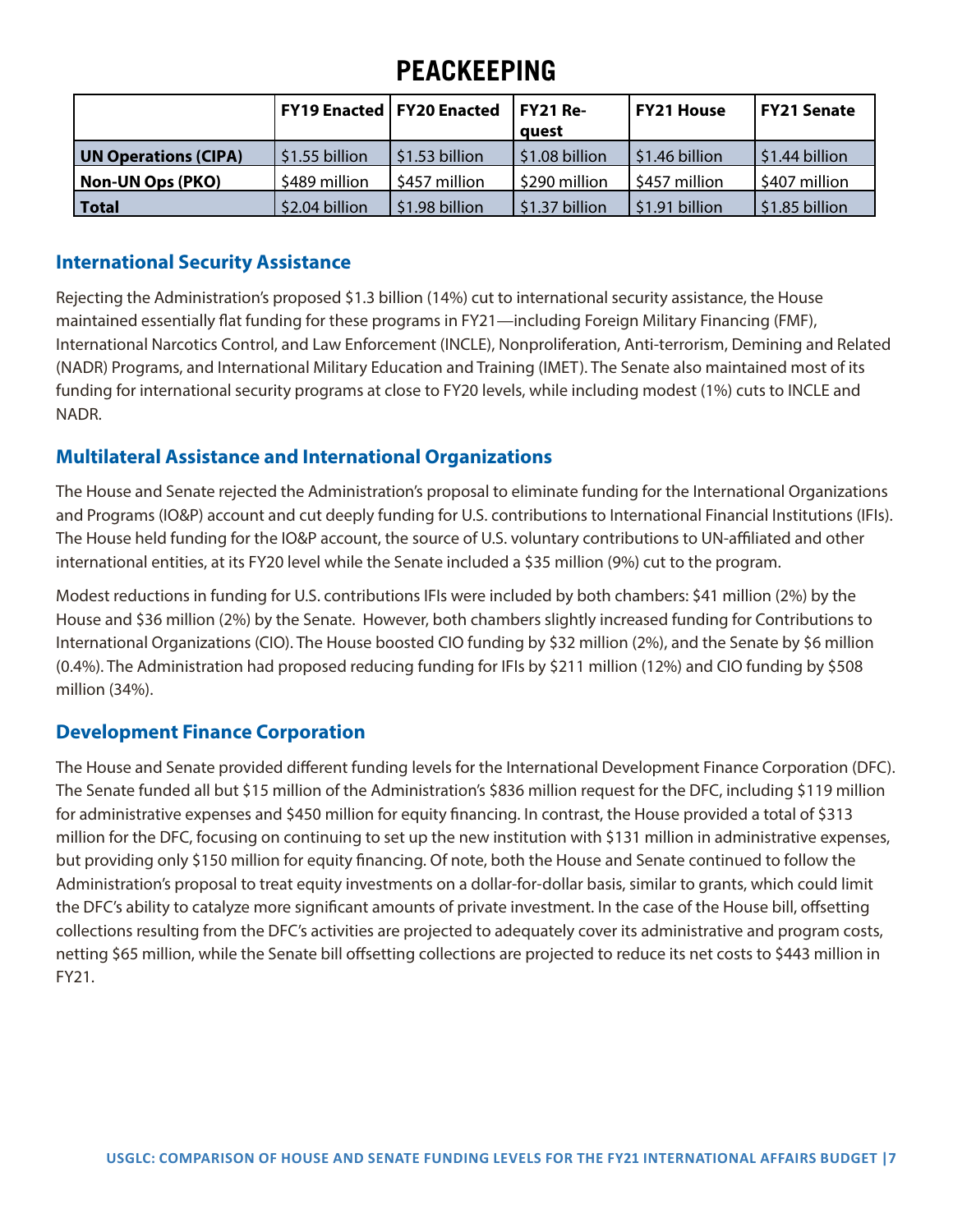#### **Agencies Slated for Elimination**

Both the House and Senate again reject the Administration's proposal to eliminate five agencies.

- **U.S. African Development Foundation:** Both the House and Senate maintain funding at the FY20 enacted level of \$33 million.
- Asia Foundation: Both chambers provide a \$1 million (5%) increase compared to the FY20 enacted level.
- **East-West Center:** Both the House and Senate provide a \$3 million (18%) boost from the FY20 enacted level.
- Inter-American Foundation: The House includes a \$4 million (11%) increase, while the Senate holds funding at the FY20 enacted level.
- **U.S. Trade and Development Agency (USTDA):** Both the House and Senate maintain funding at the FY20 enacted level of \$80 million.

#### **Food Aid Funding**

Both the House and Senate denied the Administration's request, for the fourth year in a row, to eliminate funding for two critical international food aid programs. The House bill provides modest increases for both Food for Peace Program and the McGovern-Dole International Food for Education and Child Nutrition Program, adding \$50 million (3%) and \$15 million (7%), respectively, to the two programs. For its part, the Senate maintains both programs at their FY20 funding levels.

|                                            |                 | <b>FY19 Enacted   FY20 Enacted</b> | <b>FY21 Request   FY21 House</b> |                  | FY21 Senate                    |
|--------------------------------------------|-----------------|------------------------------------|----------------------------------|------------------|--------------------------------|
| <b>Food for Peace/PL 480</b><br>  Title II | \$1.72 billion  | S1.73 billion                      | \$0                              | \$1.78 billion   | $\frac{1}{2}$ \$1.73 billion   |
| McGovern-Dole                              | \$210 million   | \$220 million                      | \$0                              | \$235 million    | ∣ \$220 million                |
| Total                                      | \$1.93 billion* | $\frac{1}{2}$ \$1.95 billion*      | \$0                              | \$2.01 billion** | $\frac{1}{2}$ \$1.95 billion** |

#### **COVID-19 Emergency Funding**

In FY20, in addition to base and OCO funding for International Affairs provided through the regular annual House and Senate appropriations bills, Congress provided \$2.37 billion in COVID-related international funding as part of several broad, government-wide COVID supplementals totaling some \$2.4 trillion. Over the past six months, Democrats in the House and Republicans in the Senate have been negotiating over an additional supplemental intended to address the growing costs of inaction from the pandemic, both at home and abroad. These packages include \$10 billion in additional COVID-related international affairs funding in the case of the House package, and \$4.4 billion in such funding in the Senate proposal.

While the House FY21 SFOPS bill included \$10 billion in emergency appropriations for COVID-19 relief, the Senate included no emergency funding in their appropriations bills, recognizing the likely need for another package but stressing that the FY21 bills should be focused solely on annual funding needs. Importantly, the bulk of negotiations over emergency COVID-19 relief have not been attached to the regular appropriations process, but rather between competing House and Senate legislation on COVID-19 emergency supplemental packages.